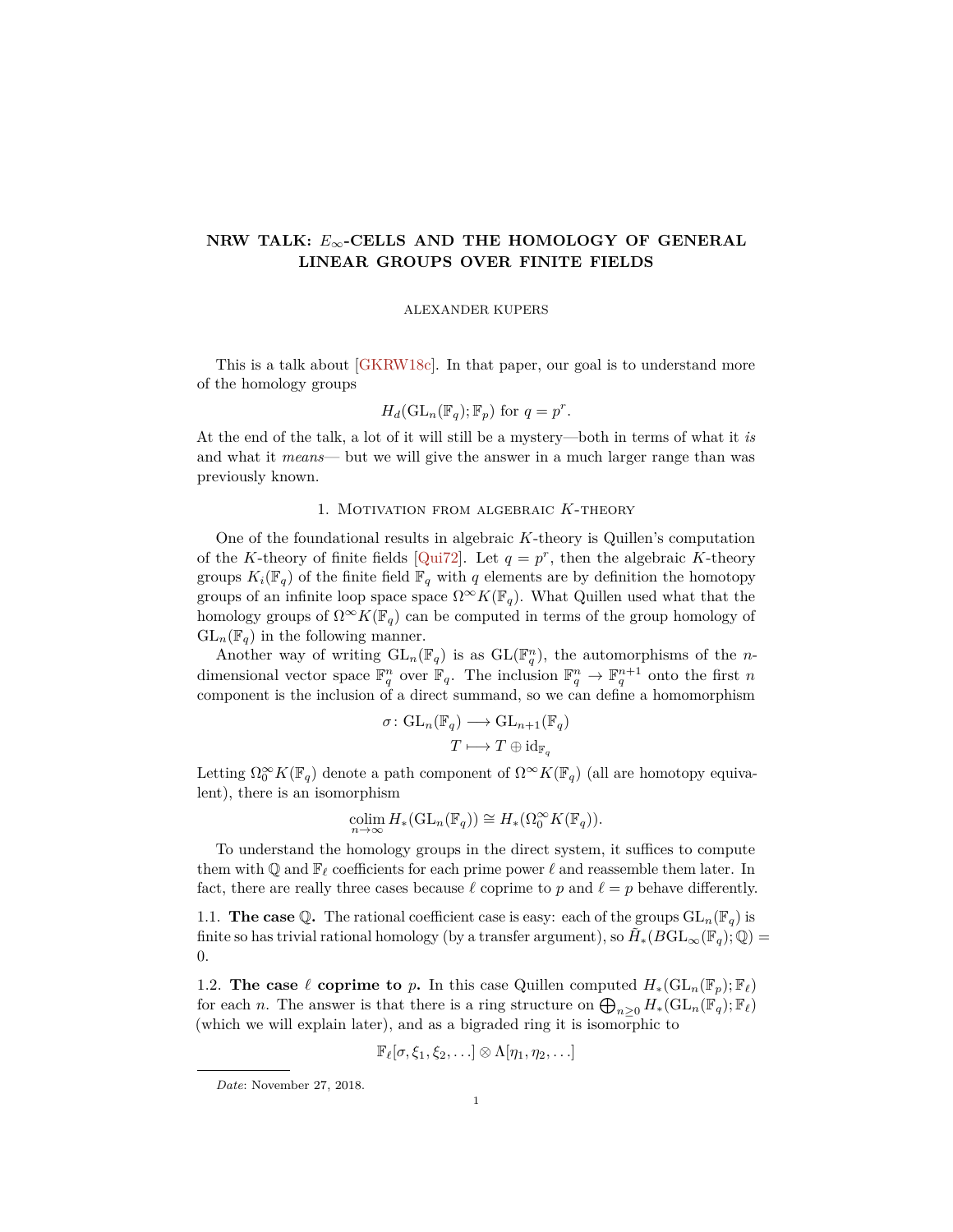<span id="page-1-0"></span>for classes of bidegrees  $|\sigma| = (1,0)$ ,  $|\xi_i| = (t, 2it)$ , and  $|\eta_i| = (t, 2it - 1)$ , where *t* is the smallest number so that  $q^t \equiv 1 \pmod{l}$ .

1.3. **The case**  $\ell = p$ . This case is the topic of the remainder of the talk, and is much more subtle. The strategy to understanding  $\text{colim}_{n\to\infty}H_*(\text{GL}_n(\mathbb{F}_q))$  is to first prove a vanishing result. I'm going to explain this in some level of detail, because we will use this type of argument later (it is explained in much more detail in  $\text{Spr15}$ ).

As some of the arguments are a bit more stated in terms of cohomology, by the universal coefficient and Künneth theorems we might as well prove it there. Let us illustrate the proof of the vanishing result in the basic case  $GL_2(\mathbb{F}_q)$ . Its order is  $(q^2-1)(q^2-q)$ , so a *p*-Sylow is given by the upper-triangular matrices *U* (for unipotent) of the form

$$
\begin{bmatrix} 1 & * \\ 0 & 1 \end{bmatrix}
$$

*.*

This contains the upper-diagonal matrices *K* of the form

$$
\begin{bmatrix} * & * \\ 0 & 1 \end{bmatrix},
$$

which hence have an index in  $GL_2(\mathbb{F}_q)$  coprime to p. This means that by a transfer argument the map  $H^*(\mathrm{GL}_2(\mathbb{F}_q); \mathbb{F}_\ell) \to H^*(K; \mathbb{F}_q)$  is injective and so it suffices to prove that the latter vanishes in a range. In fact,  $\tilde{K}$  is a semi-direct product  $\mathbb{F}_q^{\times} \ltimes \mathbb{F}_q$ , so we can compute its homology using the Serre spectral sequence

$$
E_{i,j}^2 = H^i(\mathbb{F}_q^{\times}; H^j(\mathbb{F}_q; \mathbb{F}_\ell)) \Longrightarrow H^{i+j}(K; \mathbb{F}_\ell).
$$

Since the order of  $\mathbb{F}_q^{\times}$  is coprime to p, it has no higher cohomology groups when taking *p*-torsion coefficients. Thus the spectral sequence degenerates to a row of invariants

$$
H^*(K; \mathbb{F}_{\ell}) \cong H^*(\mathbb{F}_q; \mathbb{F}_q\ell)^{\mathbb{F}_q^{\times}}.
$$

It thus remains to compute  $H^*(\mathbb{F}_q; \mathbb{F}_\ell)$  and the coinvariants of the action of  $\mathbb{F}_q^{\times}$ .

One case is easy:  $q = 2$ , as then  $\mathbb{F}_q^{\times} = \{1\}$ . We will see later that  $q = 2$  behaves quite differently, and this is fundamentally a consequence of the lack of non-trivial units in  $\mathbb{F}_2$ .

**Lemma 1.1.**  $H^*(\mathbb{F}_q; \mathbb{F}_\ell)^{\mathbb{F}_q^{\times}} = 0$  *for*  $0 < * < r(p-1)$ *.* 

*Proof.* The details depend on whether  $p = 2$  or  $p$  is odd. For convenience I'll do the former case, the latter being similar (but involving a few more generators), and we will tensoring up the coefficient so that  $\ell \geq q$ .

The cohomology  $H^*(\mathbb{F}_q; \mathbb{F}_\ell)$  is the symmetric algebra on the linear dual of  $\mathbb{F}_q \otimes_{\mathbb{F}_2} \mathbb{F}_\ell$ , considered as being of degree 1. The reason we passed to  $l \geq q$  is that the action of  $\mathbb{F}_q^{\times}$  then diagonalizes (as the  $\mathbb{F}_q$  contains the *q* − 1st roots of unity); we can find a basis  $x_0, \ldots, x_{r-1}$  of  $\mathbb{F}_q \otimes_{\mathbb{F}_2} \mathbb{F}_q$  so that  $\lambda \in \mathbb{F}_q^{\times}$  acting on  $x_i$  by  $\lambda^{2^i}$  (i.e. apply Frobenius *i* times to  $\lambda$  first). We see that invariants are pretty rare in positive degree: you need a monomial  $x_0^{n_0} \cdots x_{r-1}^{n_{r-1}}$  so that  $2^r - 1$  divides  $n_0 + 2n_1 + \ldots + 2^{r-1}n_{r-1}$ . A little algebra tells us the example of lowest positive degree is  $n_0 = \ldots = n_{r-1} = 1$ . We see that this vanishes for  $\ast < r - 1$ .

This argument generalizes for  $n > 2$  by replacing *H* with a Borel and filtering the unipotent. This is not the strategy we used above, and if we did, we would have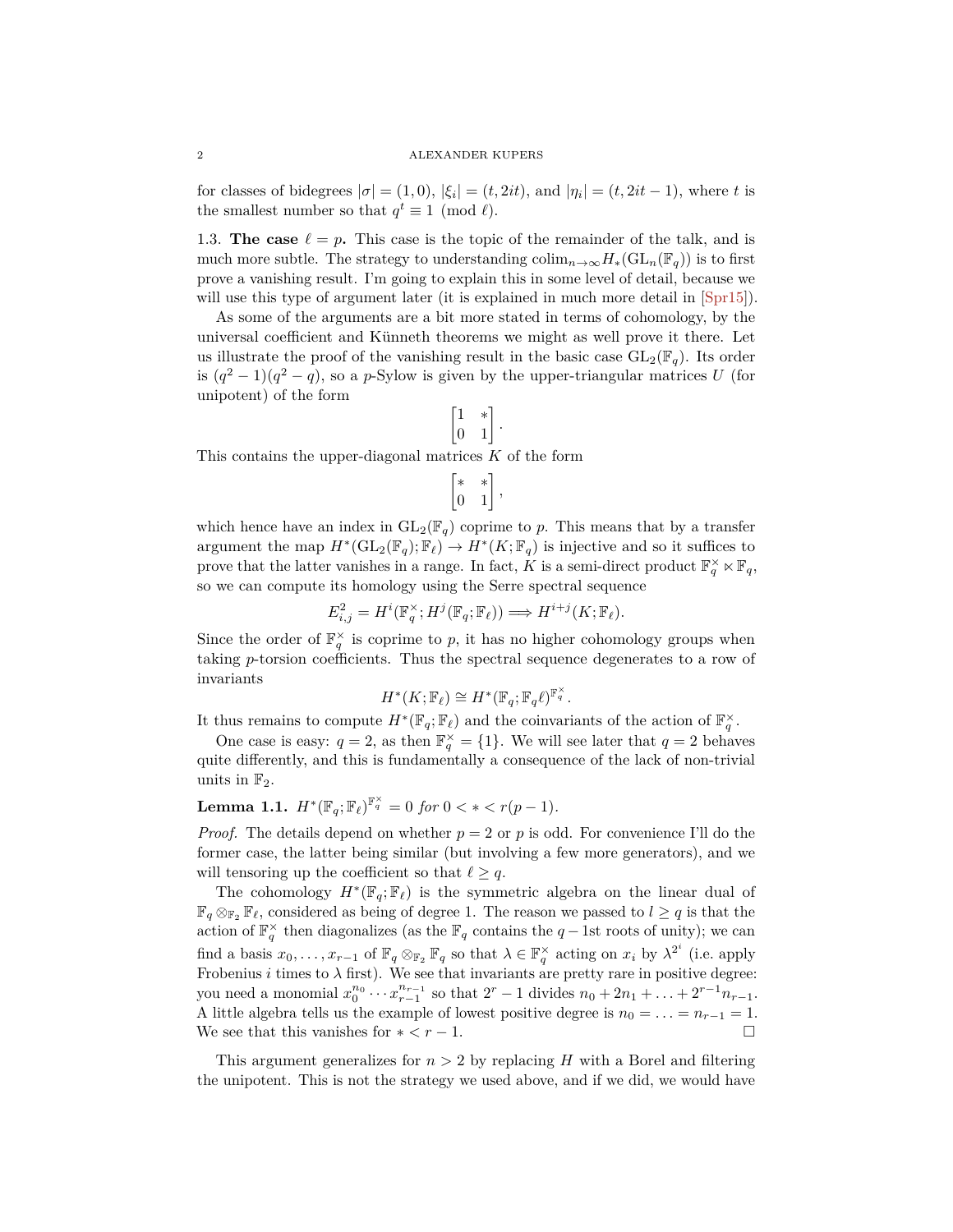<span id="page-2-0"></span>used instead of *K* the upper-diagonal matrices *B* of the form

$$
\begin{bmatrix} * & * \\ 0 & * \end{bmatrix},
$$

and would have gotten two copies of  $\mathbb{F}_p^{\times}$  to take invariants with respect to. This roughly doubling the vanishing range, a lemma of Friedlander-Parshall [\[FP86\]](#page-8-3):

**Lemma 1.2.**  $\tilde{H}_*(\mathrm{GL}_n(\mathbb{F}_q); \mathbb{F}_\ell) = 0$  *for*  $* < r(2p - 3)$ *.* 

To get information about the colimits, one uses any automorphism of  $\mathbb{F}_q^n$  gives an automorphism of  $\mathbb{F}_{q^s} \otimes_{\mathbb{F}_q} \mathbb{F}_q^n = \mathbb{F}_{q^s}^n$  and by restriction of scalars every automorphism of  $\mathbb{F}_{q^s}^n$  gives one of  $\mathbb{F}_{q}^{sn}$ . Thus there are homomorphisms

$$
\mathrm{GL}_n(\mathbb{F}_q) \longrightarrow \mathrm{GL}_n(\mathbb{F}_{q^s}) \longrightarrow \mathrm{GL}_{ns}(\mathbb{F}_q).
$$

Observe now that by increasing *s*, the middle term can be made to have  $\mathbb{F}_{\ell}$ -homology vanishing in an arbitarily large range.

Their composite is of course not iterated stabilization; it is instead *s*-fold block sum, which we denote  $(-)^{\oplus s}$ :  $H_*(\mathrm{GL}_n(\mathbb{F}_q); \mathbb{F}_\ell) \to H_*(\mathrm{GL}_{ns}(\mathbb{F}_q); \mathbb{F}_\ell)$ . However, a slightly more complicated argument still works:

(thinking of primitive elements in the stable cohomology as additive characteristic classes) the fact that this composition factors over a group whose homology vanishes in an large range—in fact, arbitrarily large by picking *s* large enough—tells us:

**Theorem 1.3** (Quillen). colim<sub>n→∞</sub> $\tilde{H}_*(\mathrm{GL}_n(\mathbb{F}_q); \mathbb{F}_p) = 0$ *.* 

*Proof.* Take a hypothetical non-zero  $\beta \in \lim_{n\to\infty} \tilde{H}^*(\mathrm{GL}_n(\mathbb{F}_q); \mathbb{F}_\ell)$  of lowest positive degree *d*. This makes it automatically primitive with respect to the coproduct induced by block sum. For any  $a \in H_d(\mathrm{GL}_n(\mathbb{F}_q); \mathbb{F}_\ell)$ , that  $\beta$  is primitive implies that  $\beta(a^{\oplus s}) = s\beta(a)$ . Now that *s* coprime to *p* large enough so that  $H_n(\mathrm{GL}_n(\mathbb{F}_{q^s}); \mathbb{F}_\ell) = 0$ . Then  $\beta(\alpha)$  is zero if and only  $s\beta(\alpha)$  is, and the latter is true because  $(-)^{\oplus s}$ :  $H_n(\mathrm{GL}_n(\mathbb{F}_q); \mathbb{F}_\ell) \to H_n(\mathrm{GL}_{ns}(\mathbb{F}_q); \mathbb{F}_\ell)$  factors over the trivial group  $H_n(\mathrm{GL}_n(\mathbb{F}_{q^s}); \mathbb{F}_\ell).$  $(s; \mathbb{F}_\ell).$ 

1.4. **Finishing the computation.** In some sense this finishes the discussion from the point of view of algebraic *K*-theory, the final answer being

$$
K_i(\mathbb{F}_q) = \begin{cases} \mathbb{Z} & \text{if } i = 0\\ \mathbb{Z}/(q^j - 1) & \text{if } i = 2j - 1\\ 0 & \text{if } i = 2j \text{ and non-zero.} \end{cases}
$$

However, a big question remains:

*Question* 1.4. What are the homology groups  $H_d(\mathrm{GL}_n(\mathbb{F}_q); \mathbb{F}_p)$ ?

## 2. Homological stability

Homological stability provides a strategy for answering this question. It suggest that one prove that the system of groups and homomorphisms

$$
\cdots \longrightarrow \mathrm{GL}_n(\mathbb{F}_q) \stackrel{\sigma}{\longrightarrow} \mathrm{GL}_{n+1}(\mathbb{F}_q) \stackrel{\sigma}{\longrightarrow} \cdots
$$

has the property that the relative homology groups  $H_d(\mathrm{GL}_n(\mathbb{F}_q), \mathrm{GL}_{n-1}(\mathbb{F}_q); \mathbb{F}_p)$ vanish for  $n \gg d$ . If this is the case, then the homology of  $GL_n$  is independent of *n* for  $n \gg d$ , and hence in that range they are zero.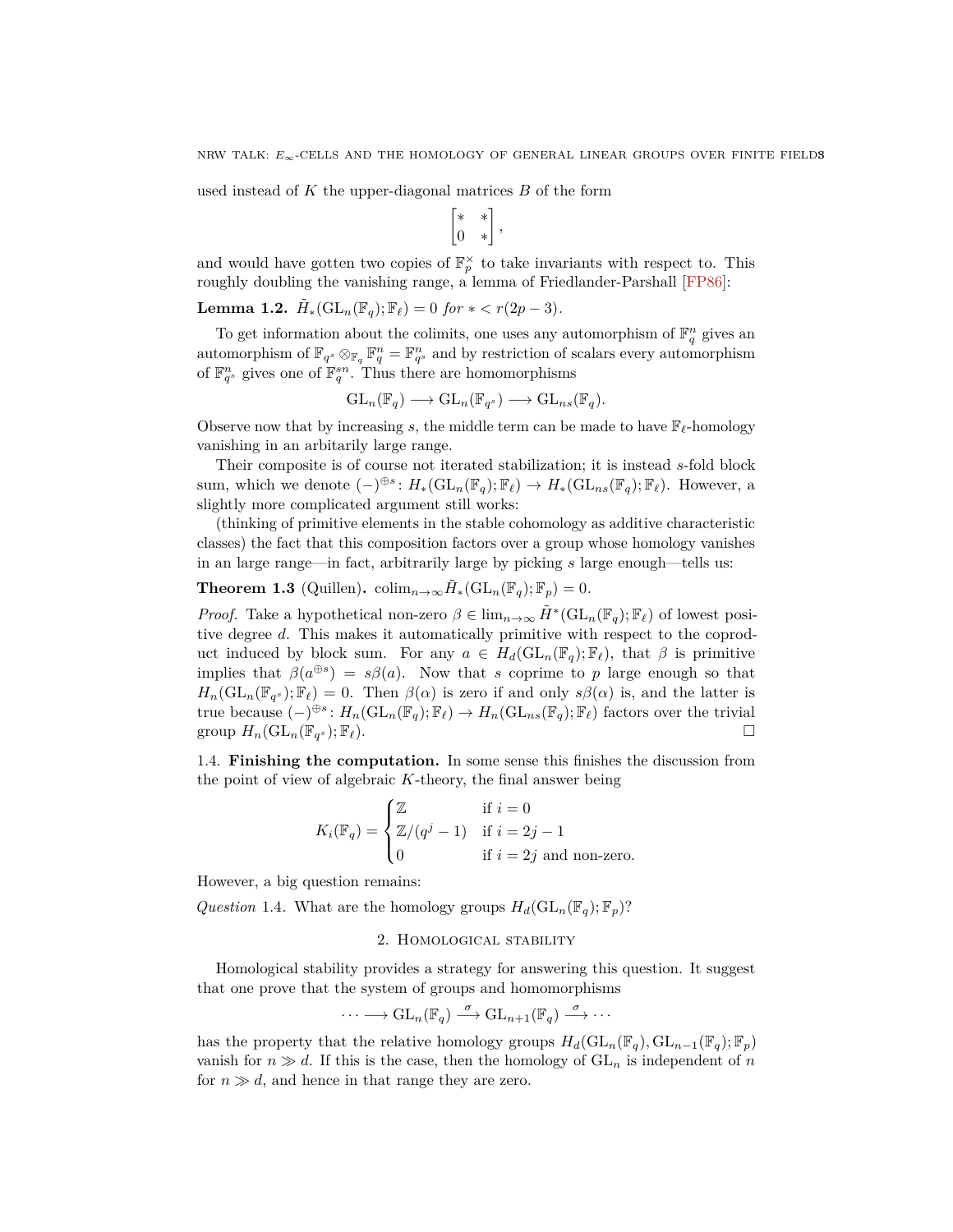#### <span id="page-3-1"></span>4 ALEXANDER KUPERS

<span id="page-3-0"></span>

FIGURE 1. The additive generators of the  $\mathbb{F}_2$ -homology of  $GL_n(\mathbb{F}_2)$  for low degree and low rank. Empty entries are 0.

This raises two questions:

- **·** Do these general linear groups exhibit homological stability? If so, what is the exact range of vanishing?
- **·** What is the interpretation of the non-trivial unstable homology?

To see that these question are not vacuous, Figure [1](#page-3-0) provides a table for  $q = 2$ .

In our paper we focused on the first question, as it is almost certainly a prerequisite to answering the latter. Nesterenko-Suslin have provided a beautiful answer to both question in the case of infinite fields [\[NS89\]](#page-8-4): if  $\mathbb F$  is an infinite field, then  $H_d(\mathrm{GL}_n(\mathbb{F}),\mathrm{GL}_{n-1}(\mathbb{F})) = 0$  for  $d < n$  and the last non-vanishing relative group in degree *d* is  $H_d(\text{GL}_d(\mathbb{F}), \text{GL}_{d-1}(\mathbb{F})) \cong K_d^M(\mathbb{F})$ , the latter being the *d*th Milnor K-theory group. This is the associative algebra presented by generators  $\mathbb{F}^{\times}$  and relations given by the Steinberg relations.

Their techniques do *not* apply to finite fields, so what happens in that case? As Quillen completely computed the homology with coefficients away from the characteristic, these question are all about  $H_d(\mathrm{GL}_n(\mathbb{F}_q), \mathrm{GL}_{n-1}(\mathbb{F}_q); \mathbb{F}_p)$ . The best vanishing range you can find in the literature is *d < n/*2 (due to Maazen), but in Quillen's unpublished notes you can find a proof for  $d < n$  when  $q \neq 2$  (unfortunately, the first pages are bleached, but Sprehn & Wahl are writing an exposition of that argument).

However, Nesterenko-Suslin predict we should be able to do better: the Milnor *K*-theory groups  $K_*^M(\mathbb{F}_q)$  of  $\mathbb{F}_q$  are  $\mathbb{Z}$  if  $* = 0$ ,  $\mathbb{F}_q^{\times}$  is  $* = 1$  and vanish otherwise. (You can deduce this from the fact that Milnor *K*-theory is generated by the units in degree 1 with the Steinberg relation in degree 2, which kills everything because we saw above that  $K_2(\mathbb{F}_q)$  always vanishes.) In particular  $K_*^M(\mathbb{F}_q) \otimes \mathbb{F}_p = 0$  for  $∗ > 0.$ 

In fact, we will be able to get an even better result, *except when*  $q = 2$ .

**Theorem 2.1** (Galatius-K.-Randal-Williams). *If*  $q = p^r \neq 2$ , then

 $H_d(\mathrm{GL}_n(\mathbb{F}_q), \mathrm{GL}_{n-1}(\mathbb{F}_q); \mathbb{F}_p) = 0$  *for*  $d < n + r(p-1) - 2$ *.* 

*Remark* 2.2*.* This result is optimal in some sense; if *r* = 1, then it is known that  $H_{2p-2}(\mathrm{GL}_{p+1}(\mathbb{F}_p), \mathrm{GL}_p(\mathbb{F}_p); \mathbb{F}_p) = \mathbb{F}_p$ , and this has  $d = 2p-2$  and  $n+r(p-1)-2$  $p+1+p-1-2=2p-2$ , so there is exactly an equality here.

What happens when  $q = 2$ ? This case is special, because  $\mathbb{F}_2^{\times} = \{1\}$  implies that a number of groups of invariants/coinvariants that vanish for *q >* 2 do *not* vanish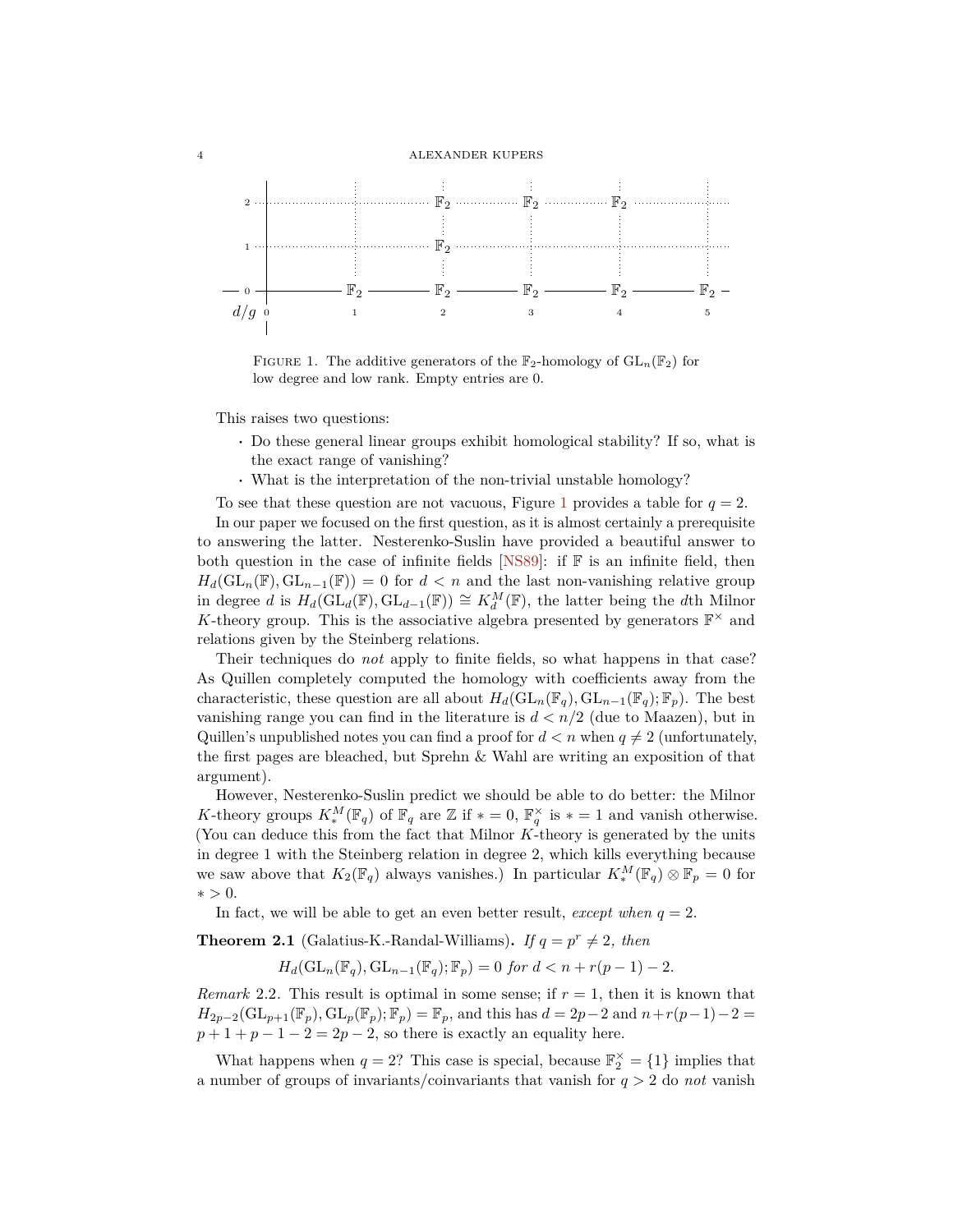<span id="page-4-0"></span>in this case. We already saw an example of this special behavior of  $\mathbb{F}_2$  when we discussed Quillen's vanishing argument. This also explains the deviation from the Suslin-Nesterenko prediction, as in their argument for infinite fields such vanishing results play an important role. However, with some additional work we were still able to improve on Maazen:

**Theorem 2.3** (Galatius-K.-Randal-Williams).  $H_d(\mathrm{GL}_n(\mathbb{F}_2), \mathrm{GL}_{n-1}(\mathbb{F}_2); \mathbb{F}_2) = 0$ *for*  $d < \frac{2(n-1)}{3}$ .

Though not as good as for the case  $q > 2$ , it has a consequence for a proposed method to find non-zero classes in  $H^*(\text{GL}_n(\mathbb{F}_2);\mathbb{F}_2)$ . Milgram-Priddy observed that the determinant in

$$
H^n(M_{n,n}(\mathbb{F}_2);\mathbb{F}_2)^{\operatorname{GL}_n(\mathbb{F}_2)\times\operatorname{GL}_n(\mathbb{F}_2)}
$$

is in the image of restriction from  $GL_{2n}(\mathbb{F}_2)$  for  $n=1,2$  and asked whether it is for all  $n \geq 3$  [\[MP87\]](#page-8-5). Suppose this to be true, the groups  $H_n(\mathrm{GL}_{2n}(\mathbb{F}_2); \mathbb{F}_2)$  lying on a line of slope 1*/*2 would have to be non-zero. However, our stability result says that  $H_d(\mathrm{GL}_n(\mathbb{F}_2);\mathbb{F}_2)$  attains its stable value 0 below a line of slope 2/3. Thus the Milgram-Priddy question has a negative answer for *n* sufficiently large. In fact, the third determinant class is still non-zero, but further ones are 0.

## 3. THE PROOF USING  $E_{\infty}$ -CELLS

We shall now explain the proof of the above two theorems, which relies on the techniques developed in [\[GKRW18a\]](#page-8-6) and applied to mapping class groups in [\[GKRW18b\]](#page-8-7).

## 3.1.  $E_{\infty}$ **-algebras.** Let us consider the space

$$
\bigsqcup_{n\geq 0}B\mathrm{GL}_n(\mathbb{F}_q).
$$

It arises as the classifying space of the nerve of the groupoid of finite-dimensional  $\mathbb{F}_q$ -vector spaces and their isomorphisms. Direct sum makes this into a symmetric monoidal groupoid, and this endows  $\bigsqcup_{n\geq 0} BGL_n(\mathbb{F}_q)$  with the structure of an  $E_\infty$ algebra, which we shall denote **R**. This is the homotopy-theoretic version of a commutative monoid.

The homotopy-theoretic versions of abelian groups are infinite loop spaces, or equivalently connective spectra. Just like a commutative monoid can be group completed to an abelian group, an  $E_{\infty}$ -algebra can be group-completed to a infinite loop space (this is denoted  $\Omega B(-)$ ). Using this group completion construction gives the space  $\Omega^{\infty}K(\mathbb{F}_q)$  mentioned before:

$$
\Omega B(\mathbf{R}) \simeq \Omega^{\infty} K(\mathbb{F}_q).
$$

What is the advantage of knowing that **R** has the additional algebraic structure of *E*∞-algebra? Firstly, we can define stabilization in terms of it: picking an point *σ* in  $BGL_1(\mathbb{F}_q)$  and multiplying with it using the product of the  $E_{\infty}$ -algebra structure give rise to a map

$$
\sigma \cdot - :B\mathrm{GL}_n(\mathbb{F}_q) \longrightarrow B\mathrm{GL}_{n+1}(\mathbb{F}_q)
$$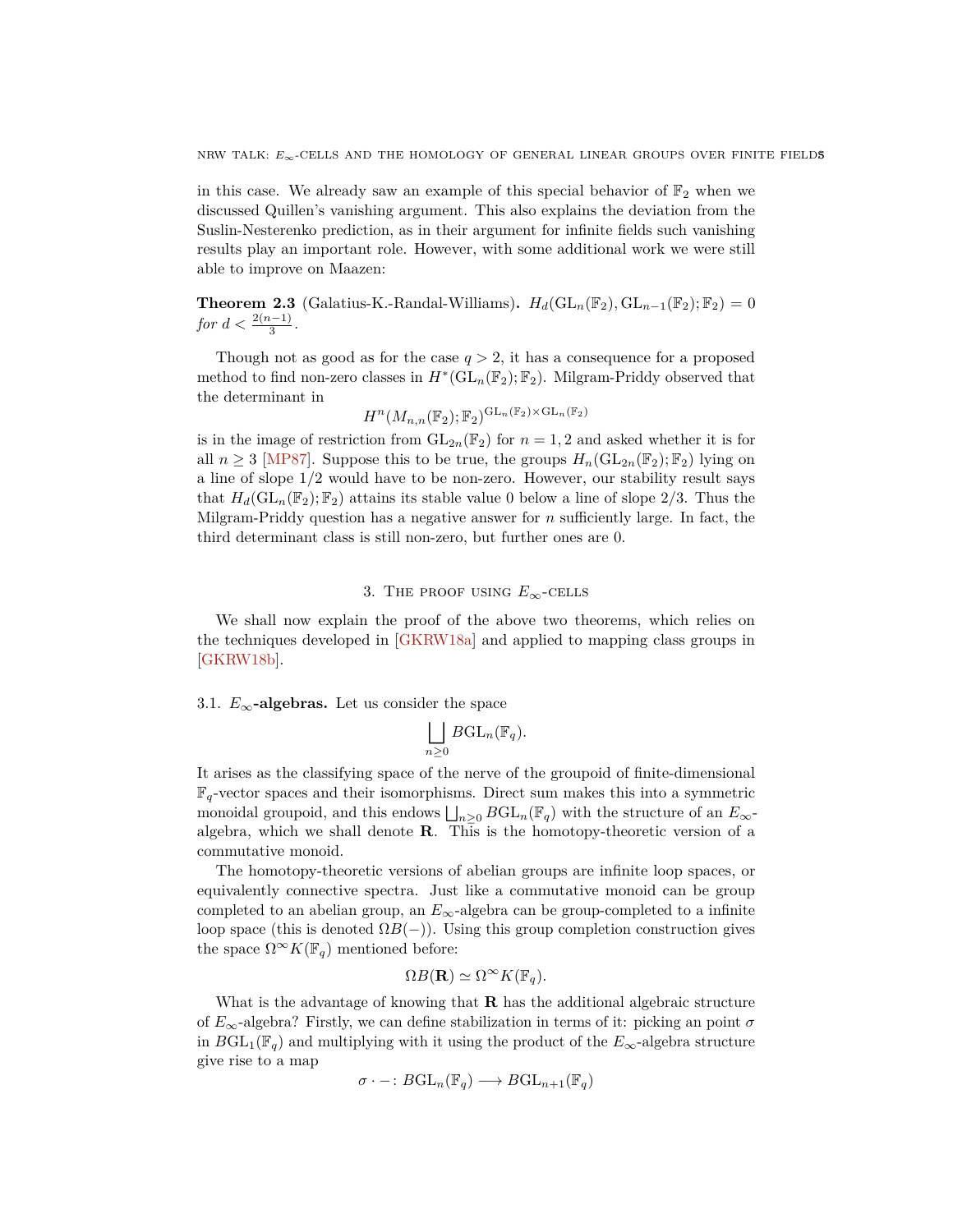<span id="page-5-0"></span>homotopic to the stabilization map. From this point of view, it is helpful to keep track of the components of **R**, that is, considering it as an  $E_{\infty}$ -algebra over N, or equivalently as an  $E_{\infty}$ -algebra in sSet<sup><sup>N</sup>.</sup>

The second advantage is that free  $E_{\infty}$ -algebras exhibited homological stability, and in fact all their homology with  $\mathbb{F}_p$ -coefficients is known due to a computation by F. Cohen [\[CLM76\]](#page-8-8); they are free Dyer-Lashof algebras. In particular,  $H_*(F^{E_{\infty}}(X); \mathbb{F}_p)$  is the free graded-commutative algebra on iterated Dyer-Lashof operations on  $H_*(X; \mathbb{F}_p)$ . From this you can easily read off that free  $E_\infty$ -algebras (of path-connected  $X$ ) exhibit homological stability.

This suggests the following strategy for proving our theorems: build **R** out of free  $E_{\infty}$ -algebra in a controlled manner. Here "building" means constructing **R** by iterated  $E_{\infty}$ -cell attachments. The free  $E_{\infty}$ -algebra functor  $F^{E_{\infty}}$  is the left adjoint to the functor  $U^{E_{\infty}}$  forgetting the  $E_{\infty}$ -algebra structure, and given a diagram

$$
\begin{array}{ccc}\n\partial D^{n,d} & \xrightarrow{e} & U^{E_k}(\mathbf{R}) \\
\downarrow & & \\
D^{n,d} & & \n\end{array}
$$

with  $D^{n,d}$  denote the *d*-disk in grading  $n \in \mathbb{N}$ , we get an adjoint diagram in  $\mathsf{Alg}_{E_{\infty}}(\mathsf{sSet}^{\mathbb{N}})$  of which we can take the pushout

$$
\begin{array}{ccc}\nF^{E_{\infty}}(\partial D^{n,d}) & \longrightarrow & \mathbf{R} \\
& \downarrow & & \downarrow \\
F^{E_{\infty}}(D^{n,d}) & \longrightarrow & \mathbf{R} \cup_{e}^{E_{\infty}} D^{n,d}.\n\end{array}
$$

This is what we call an  $E_{\infty}$ -cell attachment.

3.2. **Using**  $E_\infty$ -cells. We need to able to do two things to make this useful:

- **·** Calculate the effect of such a *E*∞-cell attachment on homology.
- **·** Calculate which *E*∞-cells we need to build **R**.

For the former, there is a number of spectral sequences. Let us instead focus on the former, which is where most of the action happens. How do we recover *X* from  $F^{E_{\infty}}(X)$ ? Here we must switch to the non-unital (or augmented) setting, which in our examples mean throwing out the rank 0 component. If we additionally decide to work in a pointed setting, there is another construction of a non-unital  $E_{\infty}$ -algebra from *X*, in addition to the free non-unital  $E_{\infty}$ -algebra construction. This is the *trivial algebra*  $Z^{E_{\infty}^{\text{nu}}}(X)$ , with underlying object given by *X* and all ( $\geq 2$ )ary operations map to the basepoint. It has a left adjoint  $Q^{E_{\infty}^{\text{nu}}}$ :  $\mathsf{Alg}_{E_{\infty}^{\text{nu}}}(\mathsf{C}) \to \mathsf{C}$  of  $E_{\infty}$ -indecomposables. Since  $U^{E_{\infty}^{\text{nu}}} Z^{E_{\infty}^{\text{nu}}} = \text{id}$ , so is  $Q^{E_{\infty}^{\text{nu}}} F^{E_{\infty}^{\text{nu}}}.$ 

**Definition 3.1.** Suppose that **R** is a non-unital  $E_{\infty}$ -algebra in  $\mathsf{sSet}^{\mathbb{N}}_{*}$ , then  $E_{\infty}$ *homology groups*  $H_{n,d}^{E_{\infty}}(\mathbf{R})$  of **R** are the homology groups of the derived functor of  $Q^{E_{\infty}^{\text{nu}}}$  applied **R**.

Just like for ordinary homology, in a 1-connected or additive setting homology detects minimal cell decompositions. As we are interested in homology in the end, we might as well look at  $\mathbf{R}' := \mathbb{F}_p[\mathbf{R}] \in \mathsf{Alg}_{E_{\infty}}(\mathsf{sMod}^{\mathbb{N}}_{\mathbb{F}_p})$  and apply this observation.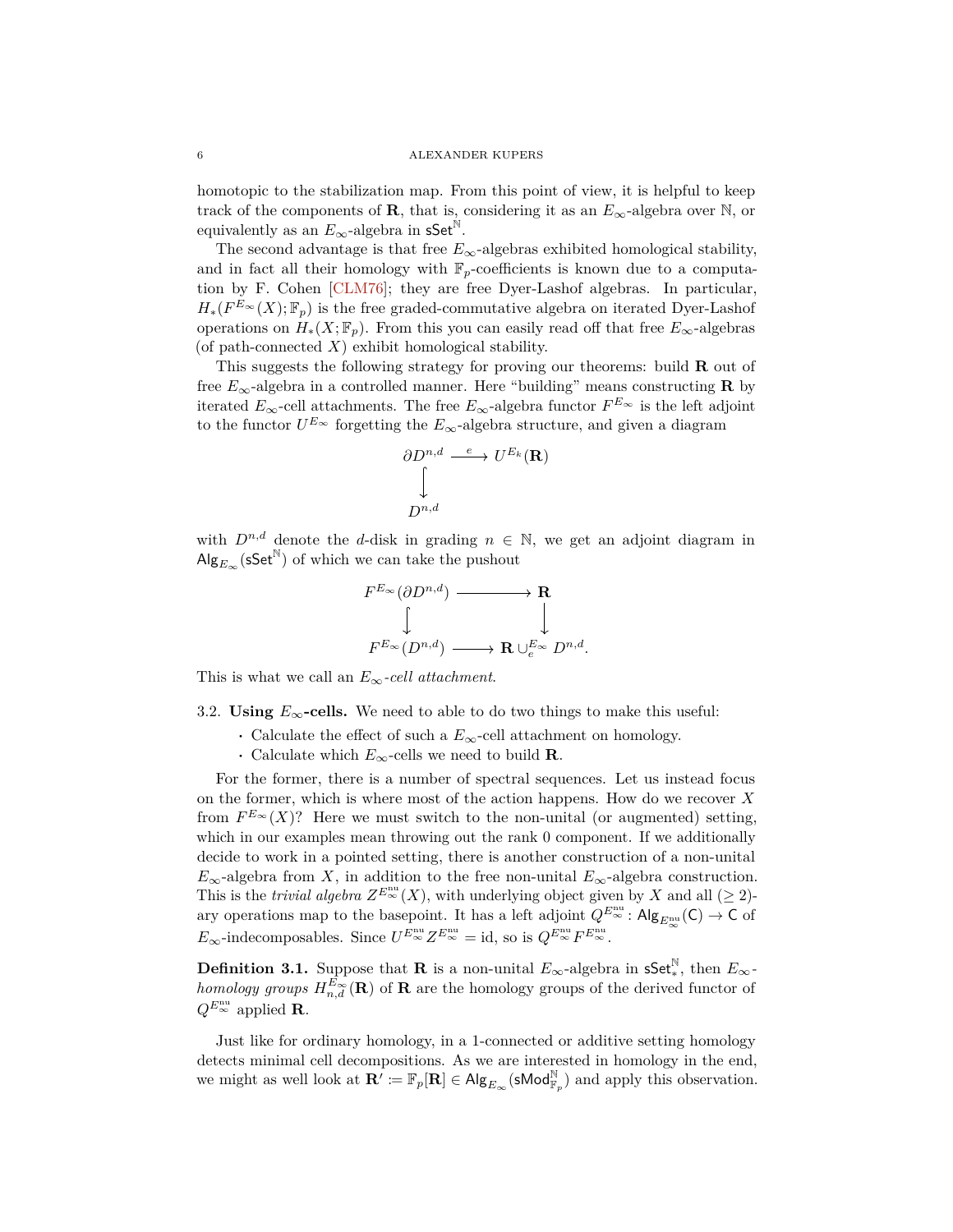NRW TALK: *E<sub>∞</sub>*-CELLS AND THE HOMOLOGY OF GENERAL LINEAR GROUPS OVER FINITE FIELDS

So to understand how to build **R**<sup> $\prime$ </sup> out of free non-unital  $E_{\infty}$ -algebras, we need to be able to compute  $H_{n,d}^{E_{\infty}}(\mathbf{R}')$ . This is done by computing  $H_{n,d}^{E_1}(\mathbf{R}')$  instead. Indeed, every  $E_{\infty}$ -algebra is an  $E_1$ -algebra, just like every commutative algebra is an associative algebra. The suspension of  $E_1$ -homology can be computed by a bar construction, and the suspension spectrum of  $E_{\infty}$ -homology by an infinite bar spectrum. Thus a vanishing line for *E*1-homology can be transfered to one for  $E_{\infty}$ -homology.

Finally, taking advantages of the fact that both bar constructions and the construction of **R** are homotopy colimits, one can compute the bar construction **R** in terms of our symmetric monoidal groupoid. Hence the bar construction in each rank *n* takes the form of the homotopy quotient of some  $GL_n(\mathbb{F}_q)$ -space by a  $GL_n(\mathbb{F}_q)$ .

**Proposition 3.2.**  $H_{n,d}^{E_1}(\mathbf{R}') \cong \tilde{H}_{d-1}(S^{E_1}(\mathbb{F}_q^n)/\mathcal{G}L_n(\mathbb{F}_q^n;\mathbb{F}_p))$ , where  $S^{E_1}(\mathbb{F}_q^n)$  is the *semisimplicial set k-simplices given by ordered direct sum decomposition*  $V_0 \oplus \cdots \oplus V_k$ *of*  $\mathbb{F}_q^n$  *with all*  $V_i$ *'s non-zero, and face maps merging adjacent terms.* 

We call  $S^{E_1}(\mathbb{F}_q^n)$  the  $E_1$ -split building, in analogy with the *Tits building*  $\mathcal{T}(\mathbb{F}_q^n)$ which has *k*-simplices given by flags decomposition  $0 \subsetneq F_0 \subsetneq \cdots \subsetneq F_{k-1} \subsetneq \mathbb{F}_q^n$ . The Tits building is well-known to have two nice properties:

- **·** it is (*n* − 2)-spherical (i.e. homotopy equivalent to a wedge of such spheres) and,
- **•** for  $n \geq 2$  its reduced top homology group with  $\mathbb{F}_p$ -coefficients  $\text{St}(\mathbb{F}_q^n) :=$  $\tilde{H}_{n-2}(\mathcal{T}(\mathbb{F}_q^n);\mathbb{F}_p)$  is an irreducible projective  $\mathbb{F}_p[\mathrm{GL}_n(\mathbb{F}_q)]$ -module called the *Steinberg module.* In particular  $H_*(\mathrm{GL}_n(\mathbb{F}_q); \mathrm{St}(\mathbb{F}_q^n)) = 0.$

We can compare the  $E_1$ -split building to the Tits building using the map

$$
\mathcal{S}^{E_1}(\mathbb{F}_q^n) \longrightarrow \mathcal{T}^{E_1}(\mathbb{F}_q^n)
$$
  

$$
V_0 \oplus \cdots \oplus V_k \longmapsto 0 \subsetneq V_0 \subsetneq V_0 \oplus V_1 \subsetneq \cdots \subsetneq \mathbb{F}_q^n.
$$

Using one can prove that

- **•**  $S^{E_1}(\mathbb{F}_q^n)$  is also  $(n-2)$ -spherical, and
- **•** for  $n \geq 2$  its reduced top homology group with  $\mathbb{F}_p$ -coefficients  $\text{St}^{E_1}(\mathbb{F}_q^n) :=$  $\tilde{H}_{n-2}(\mathcal{S}^{E_1}(\mathbb{F}_q^n); \mathbb{F}_p)$  satisfies  $H_*(\mathrm{GL}_n(\mathbb{F}_q); \mathrm{St}^{E_1}(\mathbb{F}_q^n)) = 0$  for  $* < r(p-1) - 1$ .

The latter has two ingredients: (i) the corresponding result for the Steinberg module kills of one contribution, (ii) the type of vanishing results that Quillen used kills of the others.

*Example* 3.3. Let us look at the case  $n = 2$ . Let  $\tilde{F}_p[X]$  denote the reduced free abelian group on a set (so the sum of coefficient is 0), we have

$$
\operatorname{St}(\mathbb{F}_q^2) = \tilde{\mathbb{F}}_p[\text{lines in } \mathbb{F}_q^2],
$$
  

$$
\operatorname{St}^{E_1}(\mathbb{F}_q^2) = \tilde{\mathbb{F}}_p[\text{splitings of } \mathbb{F}_q^2].
$$

There is a short exact sequence

$$
0 \longrightarrow \bigoplus_{\text{lines } L} \widetilde{\mathbb{F}}_p[\text{complements to } L] \longrightarrow \widetilde{\mathbb{F}}_p[\text{lines}] \longrightarrow \widetilde{\mathbb{F}}_p[\text{splittings}] \longrightarrow 0.
$$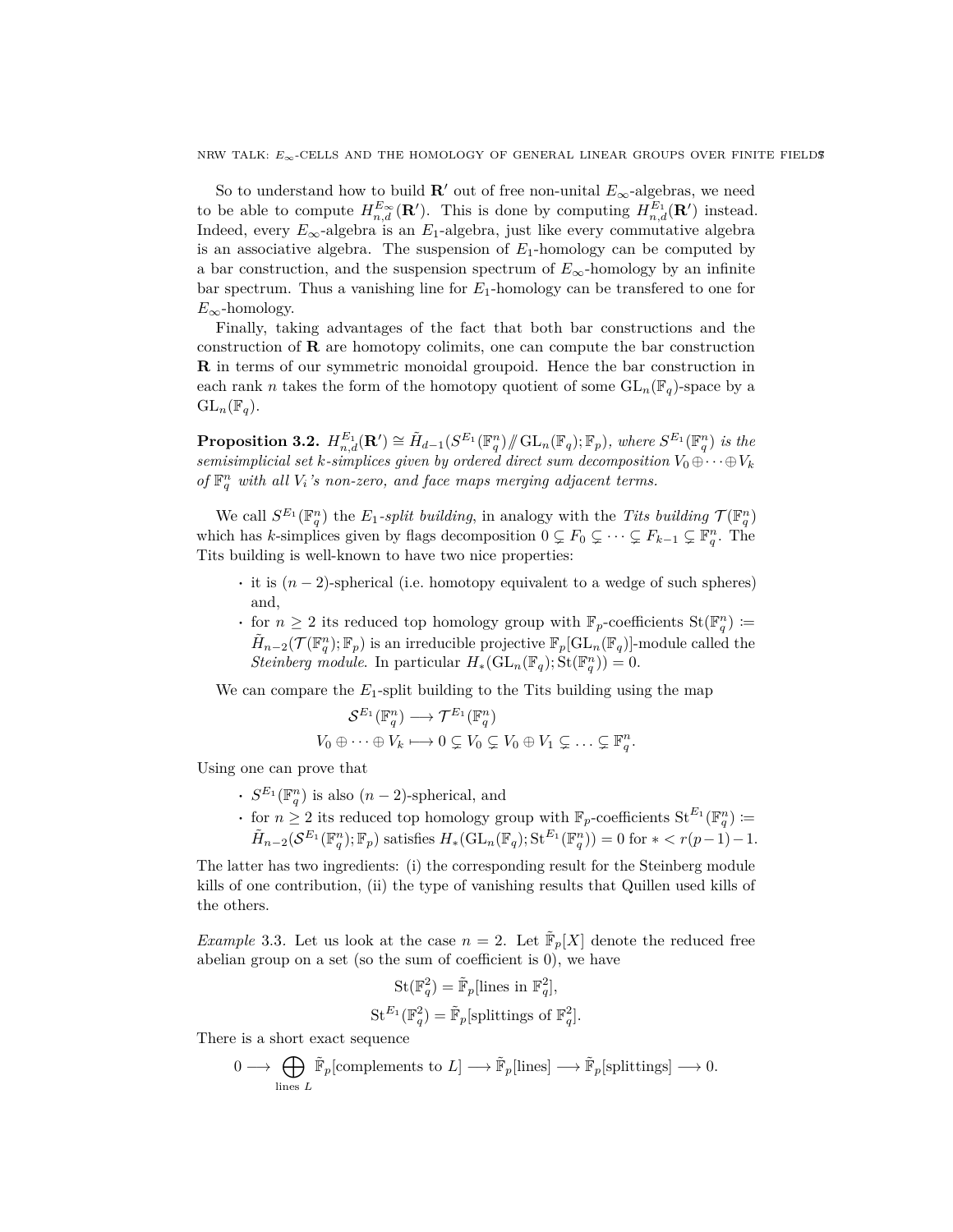Since the homology of  $GL_2(\mathbb{F}_q)$  with coefficients in the Steinberg vanishes, an application of Shapiro's lemma says

 $H_*(\mathrm{GL}_2(\mathbb{F}_q); \tilde{\mathbb{F}}_p[\text{splittings}]) \cong H_*(\mathrm{Stab}(L); \tilde{\mathbb{F}}_p[\text{complements to } L]),$ 

where  $\text{Stab}(L)$  is ismorphic to the Borel of matrices

$$
\begin{bmatrix} * & * \\ 0 & * \end{bmatrix}
$$

we encountered before.

Let us use another long exact sequence

 $0 \longrightarrow \tilde{\mathbb{F}}_p[\text{complements to } L] \longrightarrow \mathbb{F}_p[\text{complements to } L] \longrightarrow \mathbb{F}_p \longrightarrow 0.$ 

Another application of Shapiro tells us that  $H_*(\text{Stab}(L); \mathbb{F}_p[\text{complements to } L]) \cong$  $H_*((\mathbb{F}_q^{\times})^2;\mathbb{F}_p)$ , which vanishes for  $*$  *>* 0. On the other hand, we saw that  $H_*(\text{Stab}(L); \mathbb{F}_p) = 0$  for  $0 < * < r(2p-3)$ . This proves that

 $H_*(\text{Stab}(L); \tilde{\mathbb{F}}_p[\text{complements to } L]) = 0 \text{ for } * \langle r(2p-3) - 1.$ 

This is a larger range than claimed above.

Returning to  $E_1$ -homology, we conclude that:

## **Corollary 3.4.** *For*  $n \geq 2$

$$
H_{n,d}^{E_1}(\mathbf{R}') \cong H_{d-n+1}(\mathrm{GL}_n(\mathbb{F}_q); \mathrm{St}^{E_1}(\mathbb{F}_q^n)),
$$

*which vanishes for*  $d < r(p-1) + n-2$ *.* 

This tells us all  $E_1$ -cells with the exception of a single cell  $\sigma$  in bidegree (1,0) live on or above the line  $d = r(p-1) + n-2$ . It may seen we are done now, but unfortunately this single  $\sigma$  makes it hard to do the bar spectral sequences to get  $E_{\infty}$ -homology.

Instead it is more convenient to do the following. There is a non-unital  $E_{\infty}$ -algebra  $\mathbb{N}'$ , which is  $\mathbb{F}_p$  in rank  $>0$  and 0 in rank 0 and a unique map

$$
f\colon \mathbf{R}'\longrightarrow \mathbf{N}'
$$

of  $E_{\infty}$ -algebras.

It is easy to prove its relative  $E_1$ -homology groups vanish for  $d < r(p-1) + n - 1$ *without the restriction*  $n \geq 2$ . The vanishing line transfers without issues and we get  $H_{d,n}^{E_{\infty}}(f)$  vanishes in the same range. These groups control the  $E_{\infty}$ -cells needed for a relative CW-approximation of *f*: it has we only need to use cells on or above the line  $d = r(p-1) + n - 1$ . They turned out to affect relative homology at most a single degree below this line and thus we get that

$$
H_d(\mathbf{R}(n), \mathbf{R}(n-1); \mathbb{F}_p) \cong H_d(\mathbb{N}(n), \mathbb{N}(n-1); \mathbb{F}_p)
$$

for  $d < r(p-1) + n-2$ . The latter of course vanishes, and this gives our improved homological stability result when  $q \neq 2$ . The case  $q = 2$  requires a different custom-built  $E_{\infty}$ -algebra to compare **R'** to.